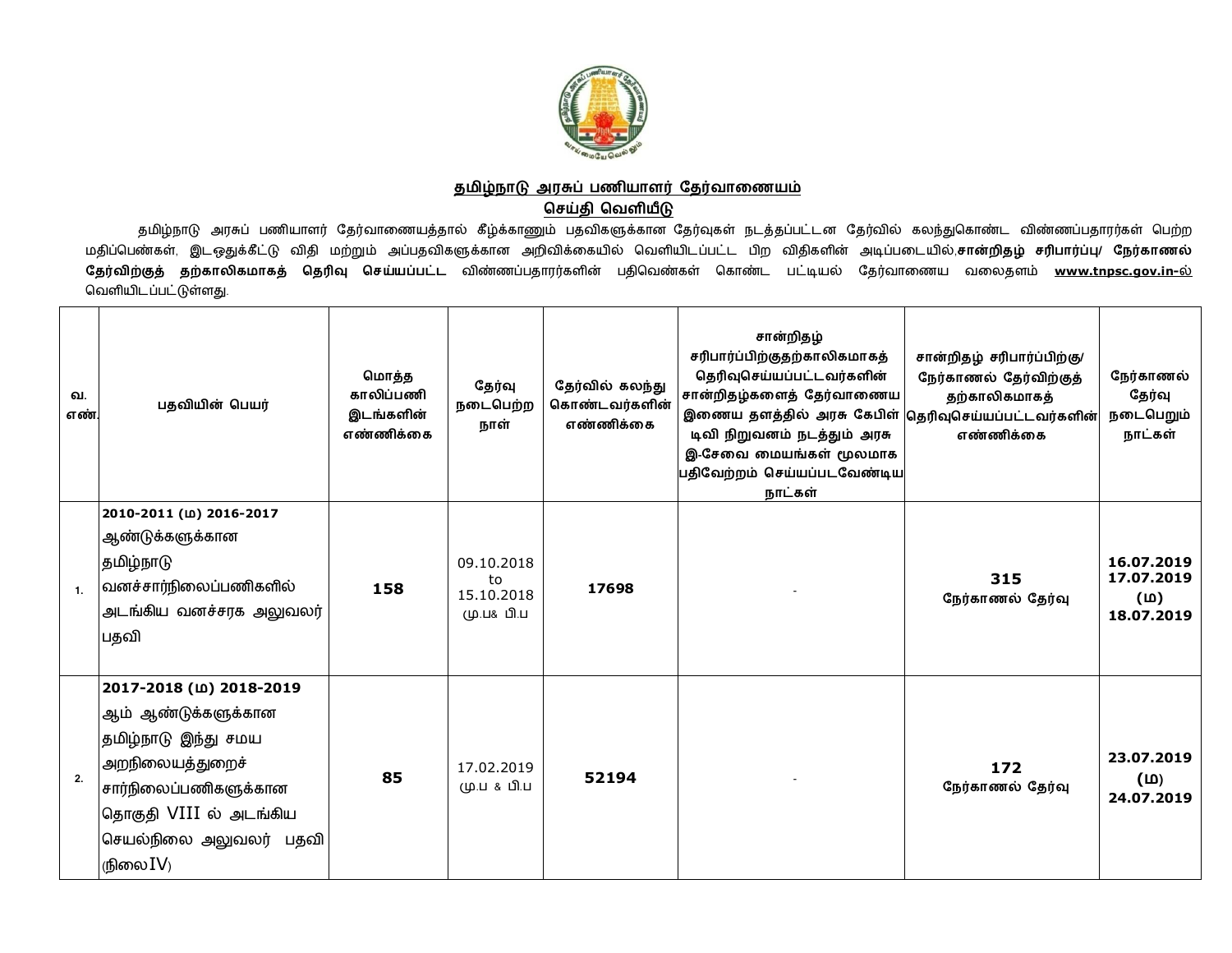| 3. | 2015-2016 ஆம்<br>ஆண்டுக்களுக்கான தமிழ்நாடு<br>தொழில் மற்றும்<br>வணிகத்துறை பணிகளில்<br>அடங்கிய ஆய்வாளர் பதவி<br>(உப்பு)<br>2013-2014 ஆம்<br>ஆண்டுக்களுக்கான தமிழ்நாடு<br>தடய அறிவியல் சார்நிலைப்<br>பணிகளில் அடங்கிய பண்டகக்<br>காப்பாளர் பதவி | $\mathbf{1}$<br>$\mathbf{1}$ | 24.03.2019<br>மு.ப& பி.ப | 42  |                                    | 6<br>நேர்காணல் தேர்வு       | 18.07.2019 |
|----|------------------------------------------------------------------------------------------------------------------------------------------------------------------------------------------------------------------------------------------------|------------------------------|--------------------------|-----|------------------------------------|-----------------------------|------------|
| 4. | 2016-2017 ஆண்டுக்களுக்கான<br>தமிழ்நாடு தொல்லியல் துறை<br>நூலகர் பதவி                                                                                                                                                                           | 1                            | 31.03.2019<br>மு.ப& பி.ப | 375 |                                    | 3<br>நேர்காணல் தேர்வு       | 18.07.2019 |
| 5. | 2013-2019<br>ஆண்டுக்களுக்கான<br>தமிழ்நாடு கைத்தறி (ம)<br>ஜவுளிகள் சார்நிலைப்பணி<br>கைத்தறிகள் (ம) ஜவுளி<br>துறைக்கு முதுநிலை தொழில்<br>உதவியாளர் மற்றும்<br>இளநிலை தொழில்நுட்ப<br>உதவியாளர் பதவி                                               | 5<br>14                      | 11.05.2019<br>மு.பஃ பி.ப | 999 | 03.07.2019 முதல்<br>10.07.2019 வரை | 52<br>சான்றிதழ் சரிபார்ப்பு |            |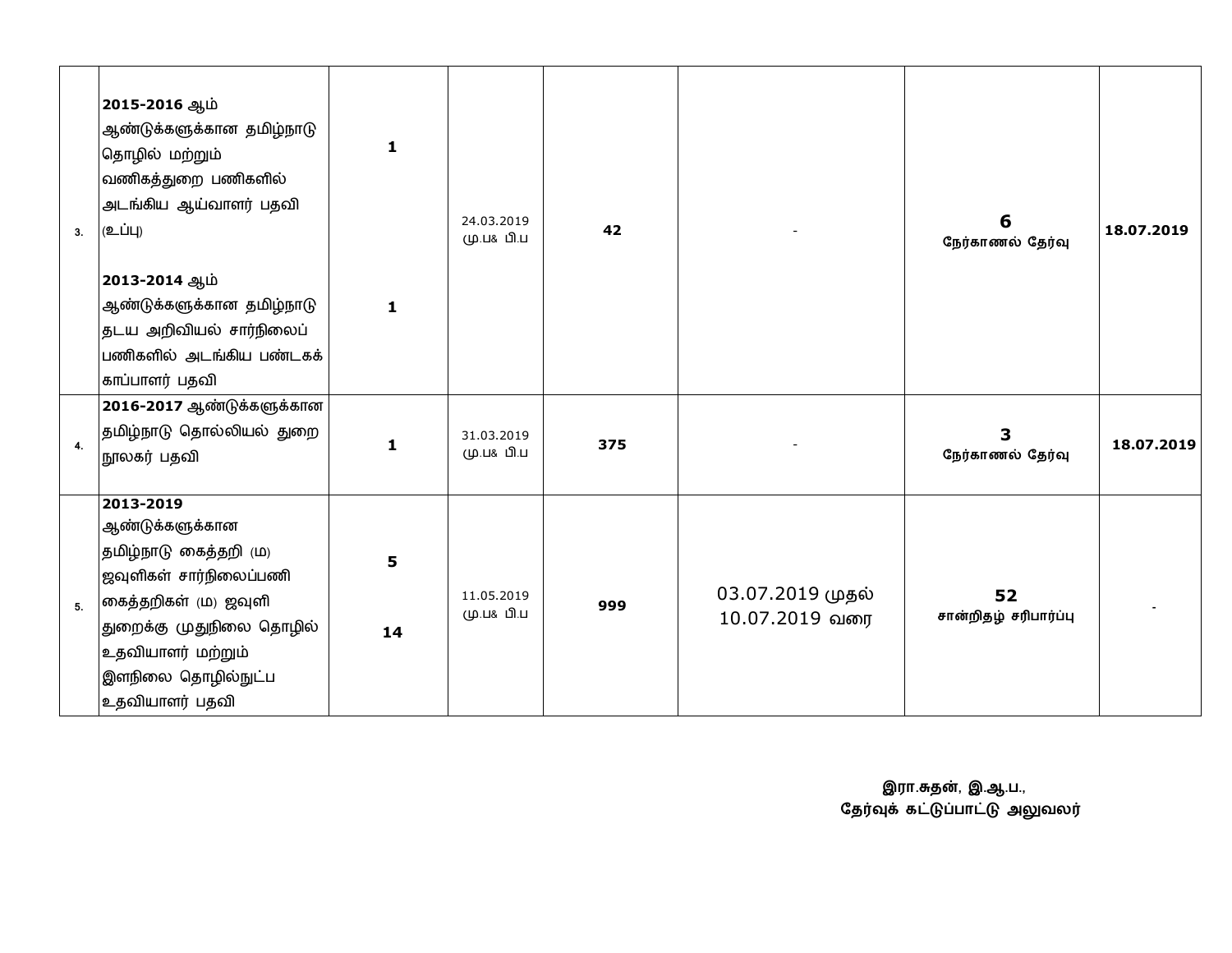

## **TAMIL NADU PUBLIC SERVICE COMMISSION PRESS RELEASE**

The Written Examination for the following posts have been conducted by the Tamil Nadu Public Service Commission. Based on the marks obtained in Written Examination, following the rule of reservation of appointments and as per the other conditions stipulated in Notifications, lists of register numbers of candidates who have been admitted provisionally to **Certificate Verification/Oral Test** are hosted at the Commission's Website **["www.tnpsc.gov.in](http://www.tnpsc.gov.in)"**.

| SI.<br>No. | <b>Name of the Post</b>                                                                                                                                                                                                                                                               | No. of<br><b>Vacancies</b> | Date of<br><b>Examination</b>             | <b>No. of Candidates</b><br>appeared in the<br><b>Examination</b> | Date of uploading of<br>documents for<br>Certificate<br>Verification in the<br>e-sevacentres | No. of candidates now<br>provisionally admitted<br>to Certificate<br><b>Verification &amp; Oral</b><br>Test | Date of Oral<br>Test                        |
|------------|---------------------------------------------------------------------------------------------------------------------------------------------------------------------------------------------------------------------------------------------------------------------------------------|----------------------------|-------------------------------------------|-------------------------------------------------------------------|----------------------------------------------------------------------------------------------|-------------------------------------------------------------------------------------------------------------|---------------------------------------------|
| 1.         | Forest Apprentice in the Tamil<br>Nadu Forest Subordinate Service,<br>2010-2011 & 2016-2017.                                                                                                                                                                                          | 158                        | 09.10.2018<br>to<br>15.10.2018<br>FN & AN | 17698                                                             |                                                                                              | 315<br><b>Oral Test</b>                                                                                     | 16.07.2019<br>17.07.2019<br>&<br>18.07.2019 |
| 2.         | Executive Officer, Grade IV in the<br>Tamil Nadu Hindu Religious and<br><b>Charitable Endowments</b><br>Subordinate Service included in<br>Group-VIII Service, 2017-2018 &<br>2018-2019.                                                                                              | 85                         | 17.02.2019<br>FN & AN                     | 52194                                                             |                                                                                              | 172<br><b>Oral Test</b>                                                                                     | 23.07.2019<br>&<br>24.07.2019               |
| 3.         | i) Inspector of Salt in the<br>Department of Industries and<br>commerce in the Tamil Nadu<br>Industries Subordinate Service,<br>2015-2016<br>ii) Store Keeper in the Department<br>of Forensic Science in the Tamil<br>Nadu<br>Forensic<br>Science<br>Subordinate Service, 2013-2014. | 1.<br>$\mathbf{1}$         | 24.03.2019 FN                             | 42                                                                |                                                                                              | 6<br><b>Oral Test</b>                                                                                       | 18.07.2019<br><b>AN</b>                     |